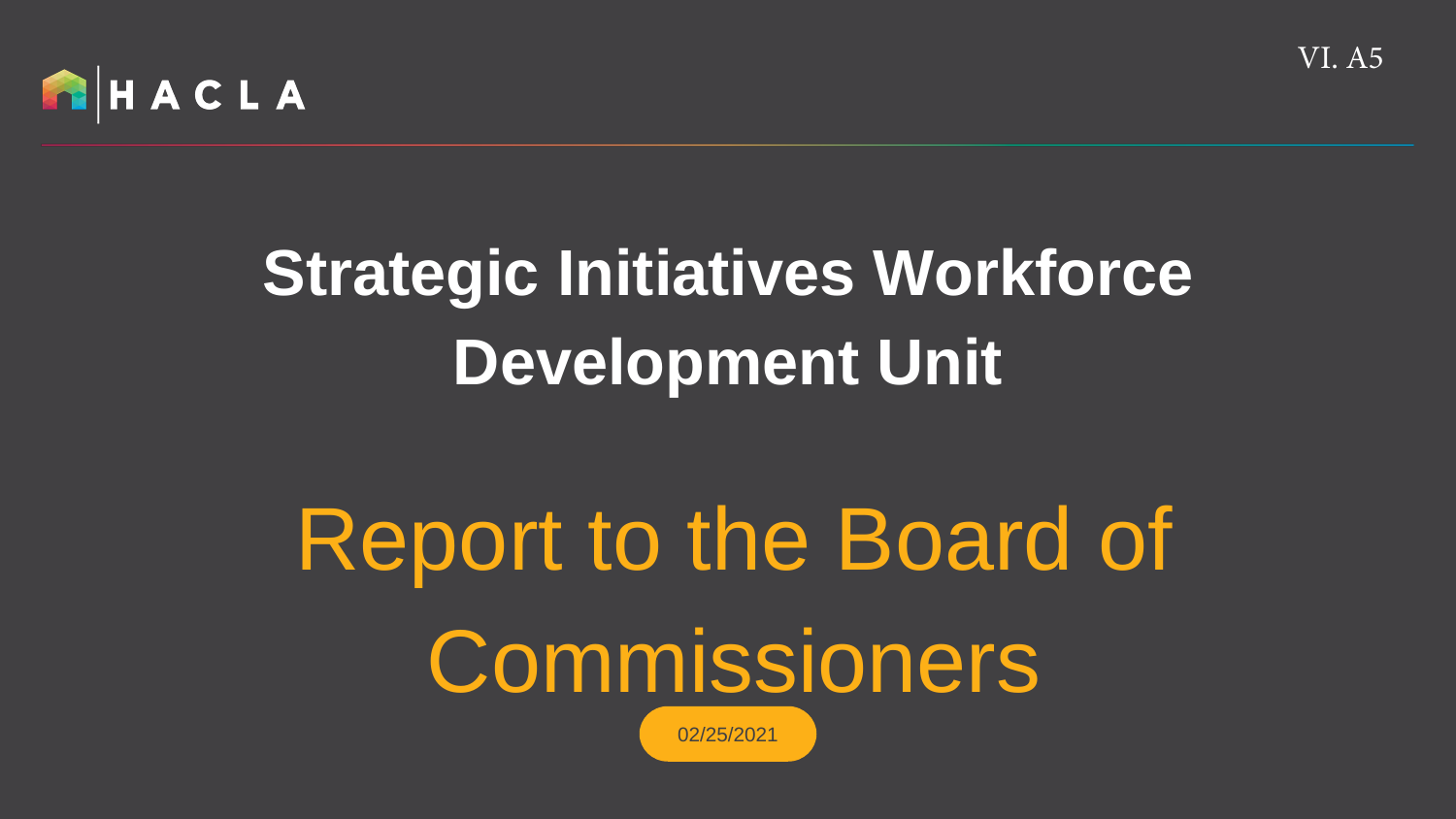

### **How We Operate: Serving HACLA Residents and Others**

- Enrollment, Supportive Services, Training, Job Placement & Job Club
- Approximately **20% of WorkSource adult clients and 80% youth workers are HACLA residents.**
- HACLA performs outreach through job fairs and recruitments at Employment Technology Centers (ETCs or Computer Labs) located on ten developments:

| Avalon Gardens/  | Rancho San Pedro | <b>Imperial Courts</b> |
|------------------|------------------|------------------------|
| Gonzaque Village |                  |                        |

Jordan Downs Nickerson Gardens Pueblo Del Rio

Ramona Gardens William Mead Homes Mar Vista Gardens

*ETCs provide residents access to onsite computers, printers, online Financial Literacy resources and other workshops.*

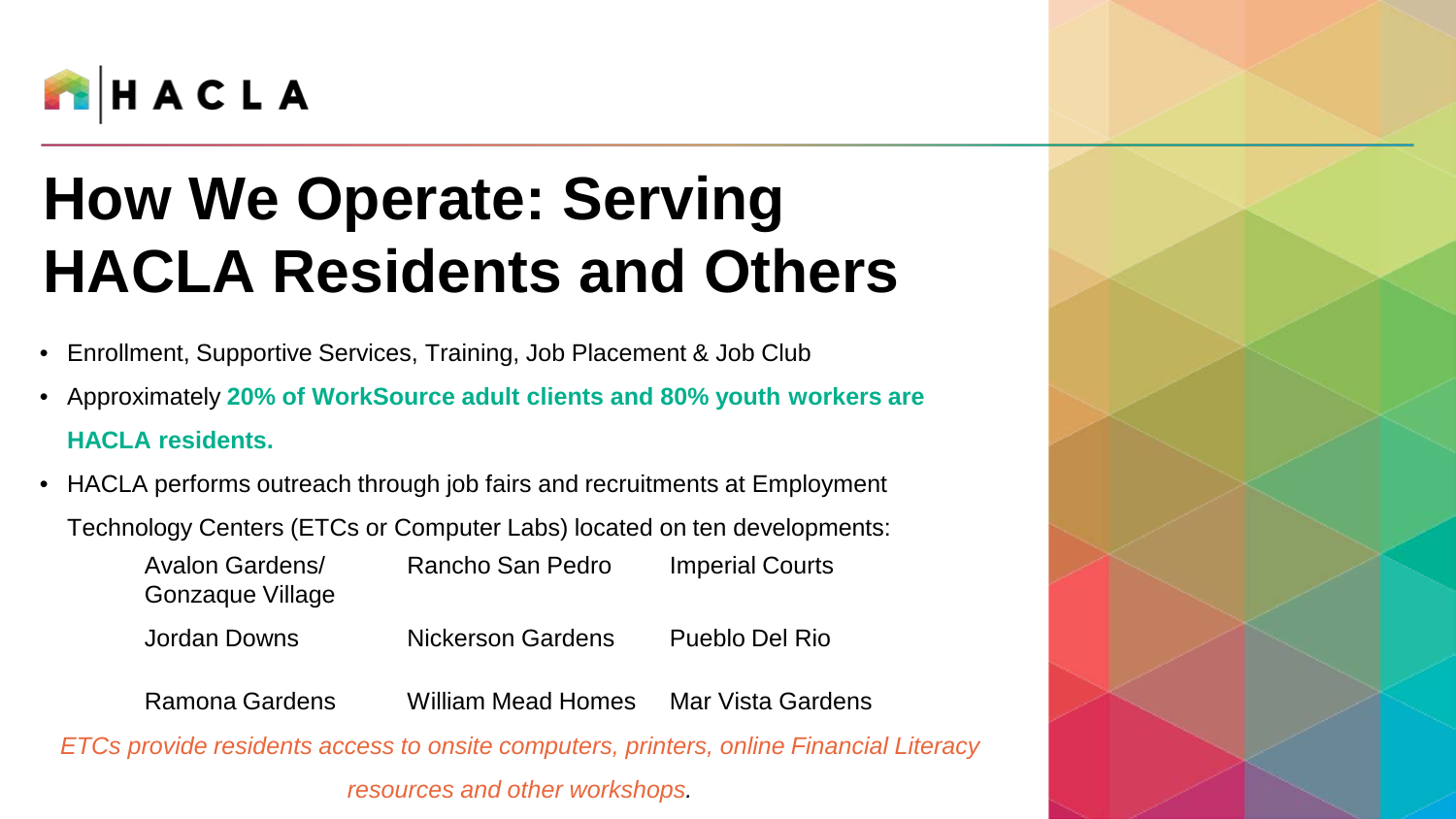#### HACLA

### 2019/2020 Contracts/Grants

| <b>Program Name</b>                                    | <b>Annual Funding Amount</b> |             |  |
|--------------------------------------------------------|------------------------------|-------------|--|
| <b>Adult Programs</b>                                  |                              |             |  |
| <b>EWDD WIOA Adult</b>                                 | \$503,468                    |             |  |
| <b>EWDD WIOA Dislocated</b>                            | \$339,220                    |             |  |
| Keep LA Working Initiative Additional Assistance Grant | \$84,375                     |             |  |
| <b>EWDD LARCA 2.0</b>                                  | \$459,586                    |             |  |
| Community Health Worker                                | \$57,478                     |             |  |
| <b>HUD Nickerson Gardens Jobs Plus Initiative</b>      | \$363,240                    |             |  |
| Keep LA Working - Domestic Violence                    | \$24,000                     |             |  |
| South Bay WIB Transitional Subsidized Employment (TSE) | \$48,000                     |             |  |
| <b>Subtotal</b>                                        | \$1,879,367                  |             |  |
| <b>Youth Programs</b>                                  |                              |             |  |
| LA County System Involved (SI)                         | \$66,816                     |             |  |
| LA County Youth @ Work JJCPA- Probation Youth          | \$84,699                     |             |  |
| HACLA Payment in Lieu of Taxes (PILOT)                 | \$1,056,848                  |             |  |
| <b>City General Fund</b>                               | \$67,332                     |             |  |
| LA County Youth @ Work-Other Underserved Youth (OUY)   | \$124,740                    |             |  |
| LA County Youth @ Work-Cal Works                       | \$138,348                    |             |  |
| <b>Subtotal</b>                                        | \$1,538,783                  |             |  |
|                                                        | <b>Grand Total</b>           | \$3,418,150 |  |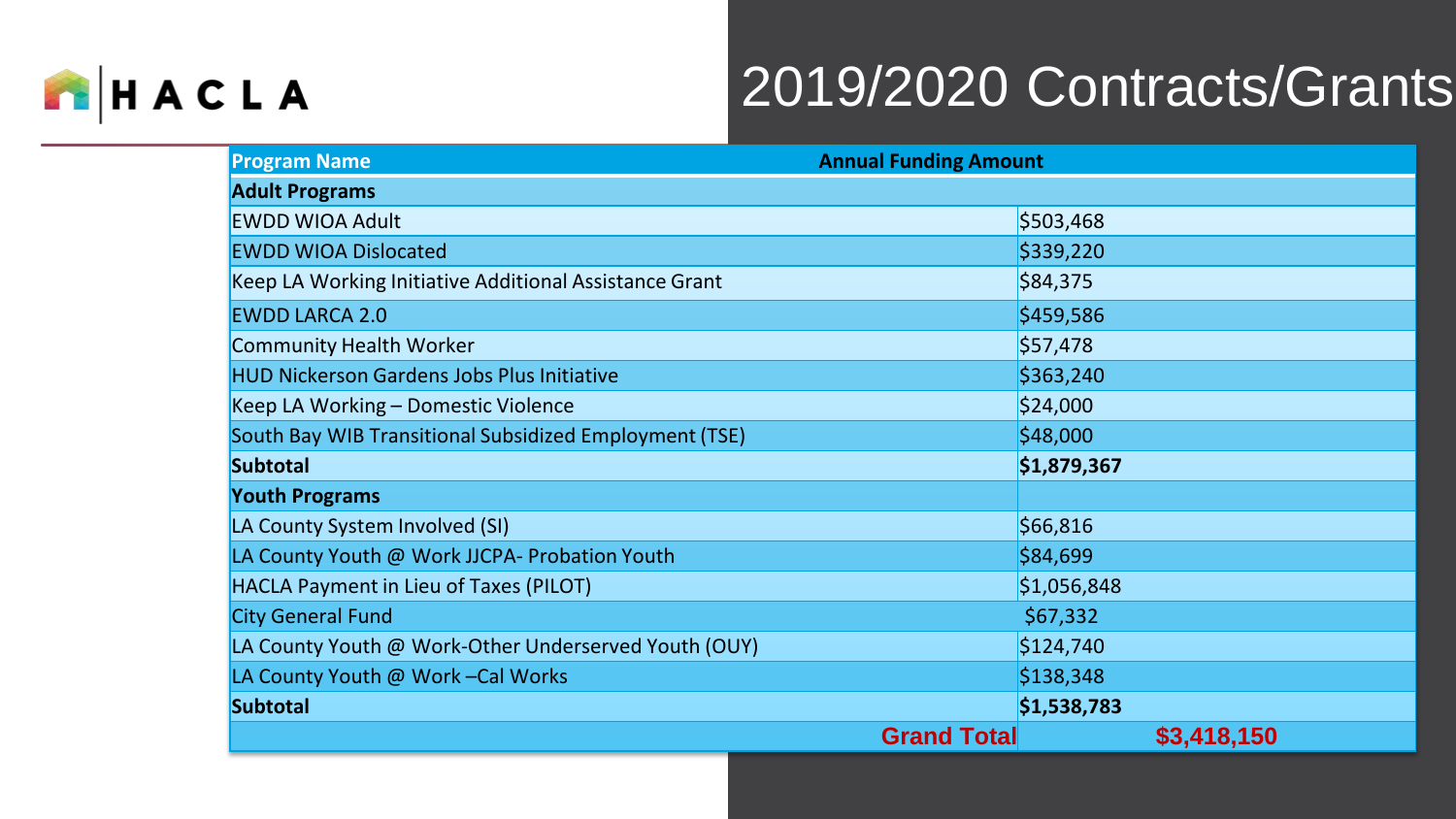

### **2019/2020 Meeting Our Goals**

| <b>Program Name</b>                                      | Goal | <b>Current Status</b> | <b>Percentage</b> |  |  |
|----------------------------------------------------------|------|-----------------------|-------------------|--|--|
| <b>Adult Programs</b>                                    |      |                       |                   |  |  |
| EWDD Workforce Innovation & Opportunity Act (WIOA) Adult | 875  | 888                   | 101.49%           |  |  |
| <b>EWDD WIOA Dislocated</b>                              | 375  | 301                   | 80.27%            |  |  |
| EWDD LARCA 2.0                                           | 150  | 147                   | 98.00%            |  |  |
| <b>EWDD LACC Cares</b>                                   | 38   | 84                    | 221.05%           |  |  |
| <b>HUD Nickerson Gardens Jobs Plus Initiative</b>        | 120  | 242                   | 201.67%           |  |  |
| <b>EWDD Keep LA Working</b>                              | 30   | 55                    | 183.33%           |  |  |
| EWDD Domestic Violence (referrals from LAPD)             | 30   | 8                     | 26.67%            |  |  |
| <b>Transitional Subsidized Employment</b>                | 30   | 15                    | 50.00%            |  |  |
| Youth Programs                                           |      |                       |                   |  |  |
| HACLA Payment in Lieu of Taxes (PILOT)                   | 400  | 354                   | 88.50%            |  |  |
| <b>CalWORKs</b>                                          | 47   | 49                    | 104.26%           |  |  |
| <b>City General Fund</b>                                 | 31   | 28                    | 90.32%            |  |  |
| LA City JJCPA                                            | 22   | 22                    | 100.00%           |  |  |
| <b>LA City OUSY</b>                                      | 54   | 55                    | 101.85%           |  |  |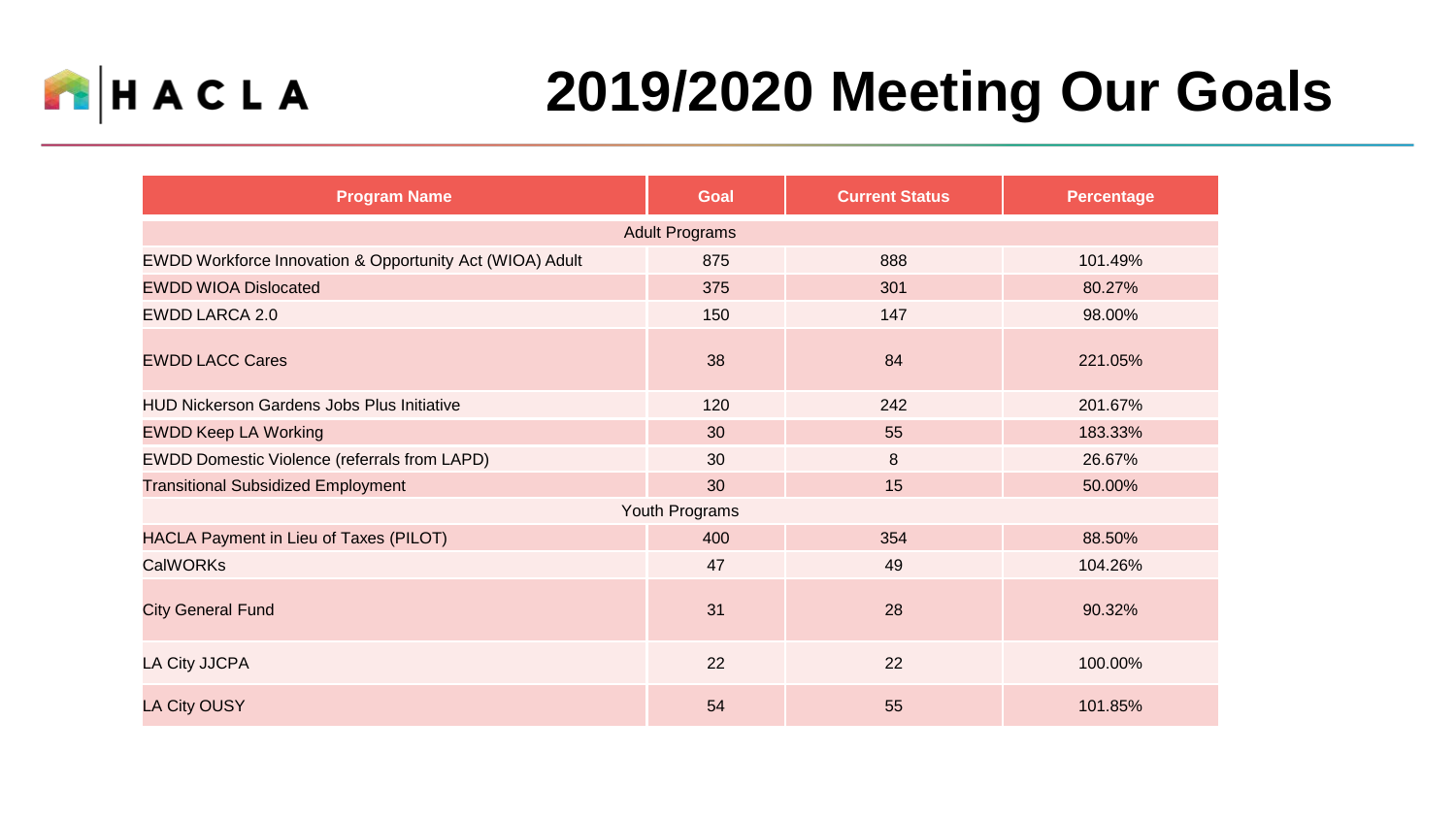

#### *COVID-19 Pandemic Shift:* **Open For Business**

HACLA's Watts/Los Angeles WorkSource Center has remained open for business during the Pandemic

- Developed COVID-19 Protocol per CDC Guidelines that was adopted by EWDD for other WSC's
- Orientations and Client appointments are Tuesday, Wednesday and Friday socially distanced.
- Masks & gloves are mandatory and provided to clients.
- Guests are asked questions on recent exposure, fever and other symptoms.
- Staff wipe desks, counters, keyboards, phones and other equipment before, midday and after business hours.
- Cleaning professional sanitizes the office upon request.
- Resource Center and Computer lab seats are placed at last 6' apart.

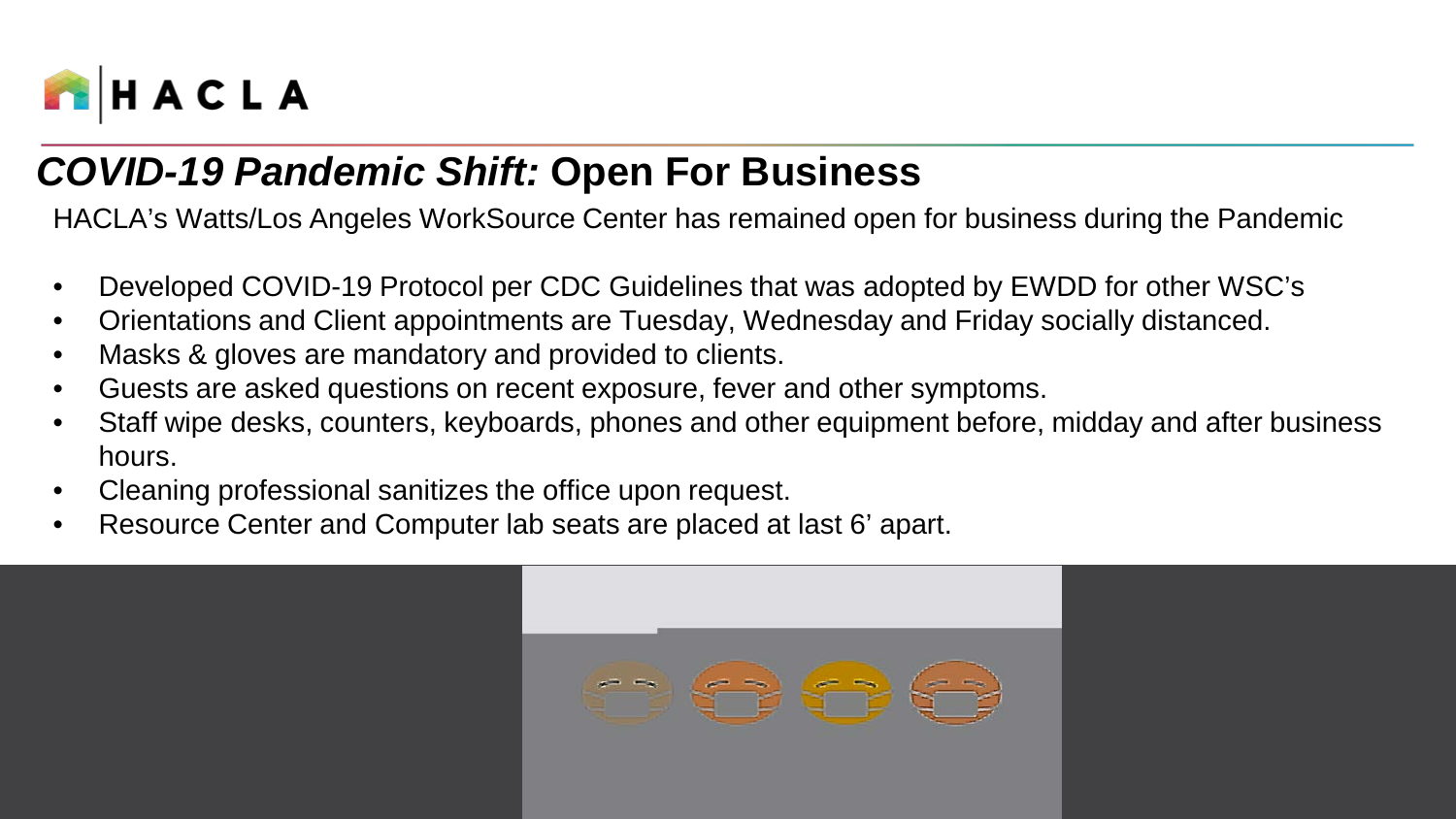

### *Jobs Plus Initiative Program Highlights*

- **Jobs Plus enrolled 197 Residents in 2020.**
- 106 participants currently working
- 36 participants have gone through Employment training
- 10 ESL participants
- 18 GED participants
- 5 participants received services through ROADS Clinic
- 30 Participants referred to Project SOAR for Education Assistance



Currently 84 Nickerson Gardens residents in the Caseload

Special COVID Services: Assisted with Food Access by distributing over 30,000 food items to Residents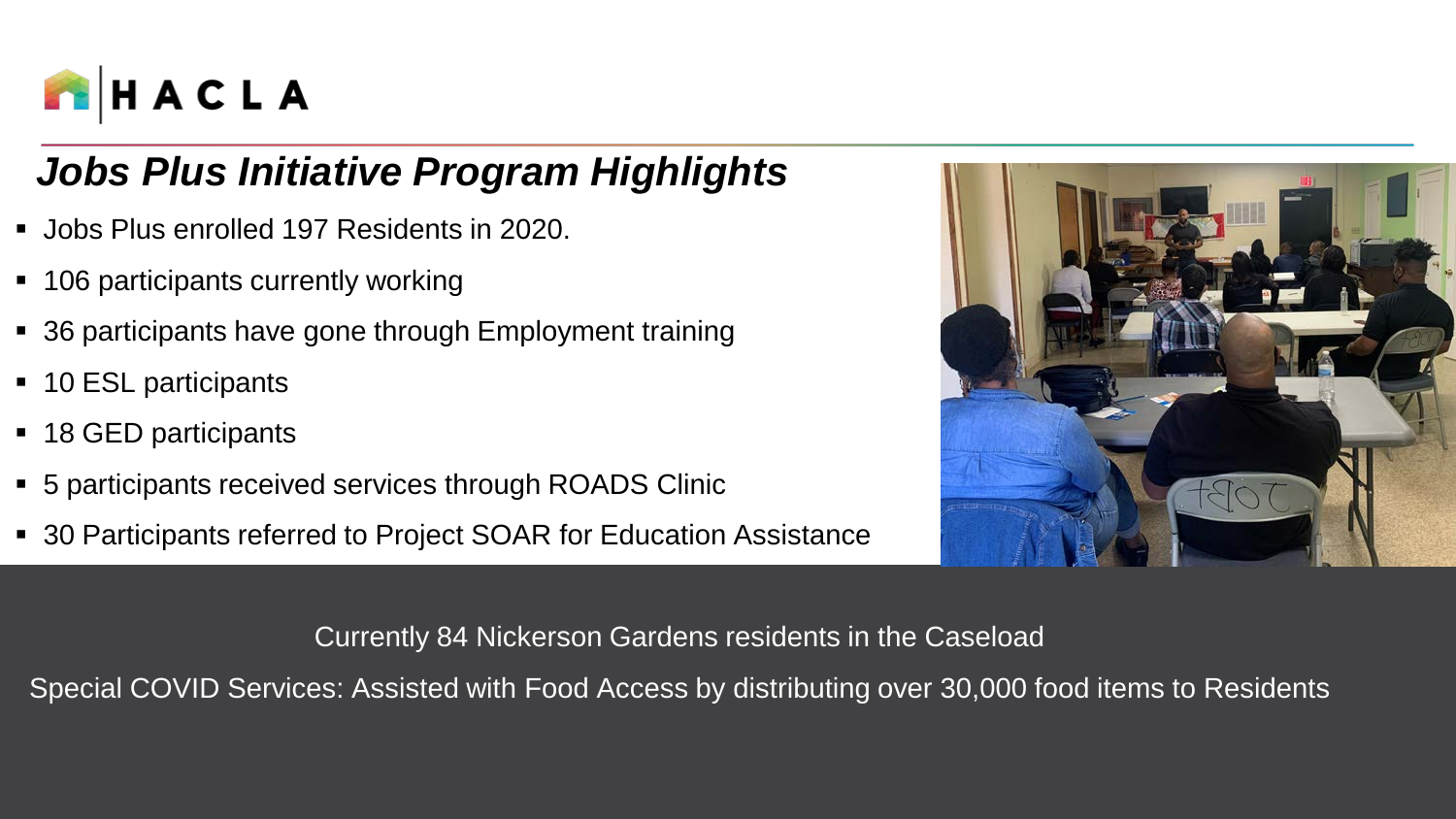

### *Jobs Plus Initiative Program Community Health Worker Highlights*

Community Health Worker Place-based Approach to Health (CHW-PATH) emphasizes training residents on community outreach for the purpose of health education and promotion. HACLA trained 2 CHW's that received (1) laptop each, donated by EveryoneOn. CHW's received over 100 hours of Zoom classroom education. The current Community partners are: USC-Clinical and Translational Science Institute & Watts Health Corporation. 2020 Accomplishments:

- Facilitated Twindemic Education Series.
- Trained Nickerson Gardens Residents & Staff as Digital Ambassadors. Surveyed over 90 residents on Digital Needs in Nickerson Gardens. Conducted COVID-19 focus groups to gain feedback on understanding of COVID-19 and the vaccination.

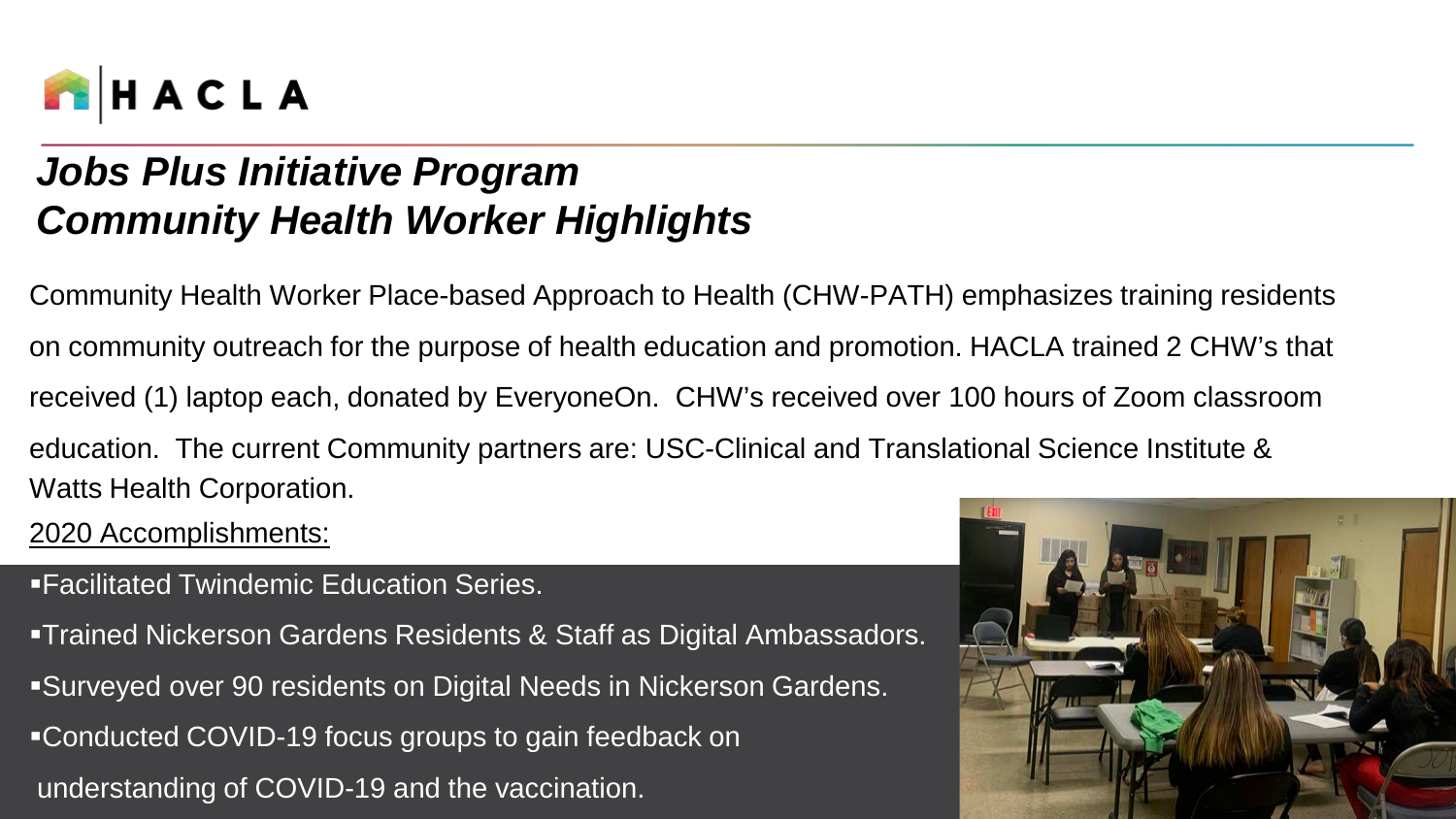

### **Program Highlight: Zoom Youth Employment Program**

- The City of Los Angeles Hire LA Youth Work Experience Program was administered via Zoom.
- 508 Youth participated in career exploration and entrepreneurship programs in place of public or private worksites.
- Youth, age 14 to 18, received a \$15 minimum wage for up to 120 hours.
- Partners: LAUSD, the Los Angeles Audubon Society and others.
- HACLA Interns helped facilitate the program.

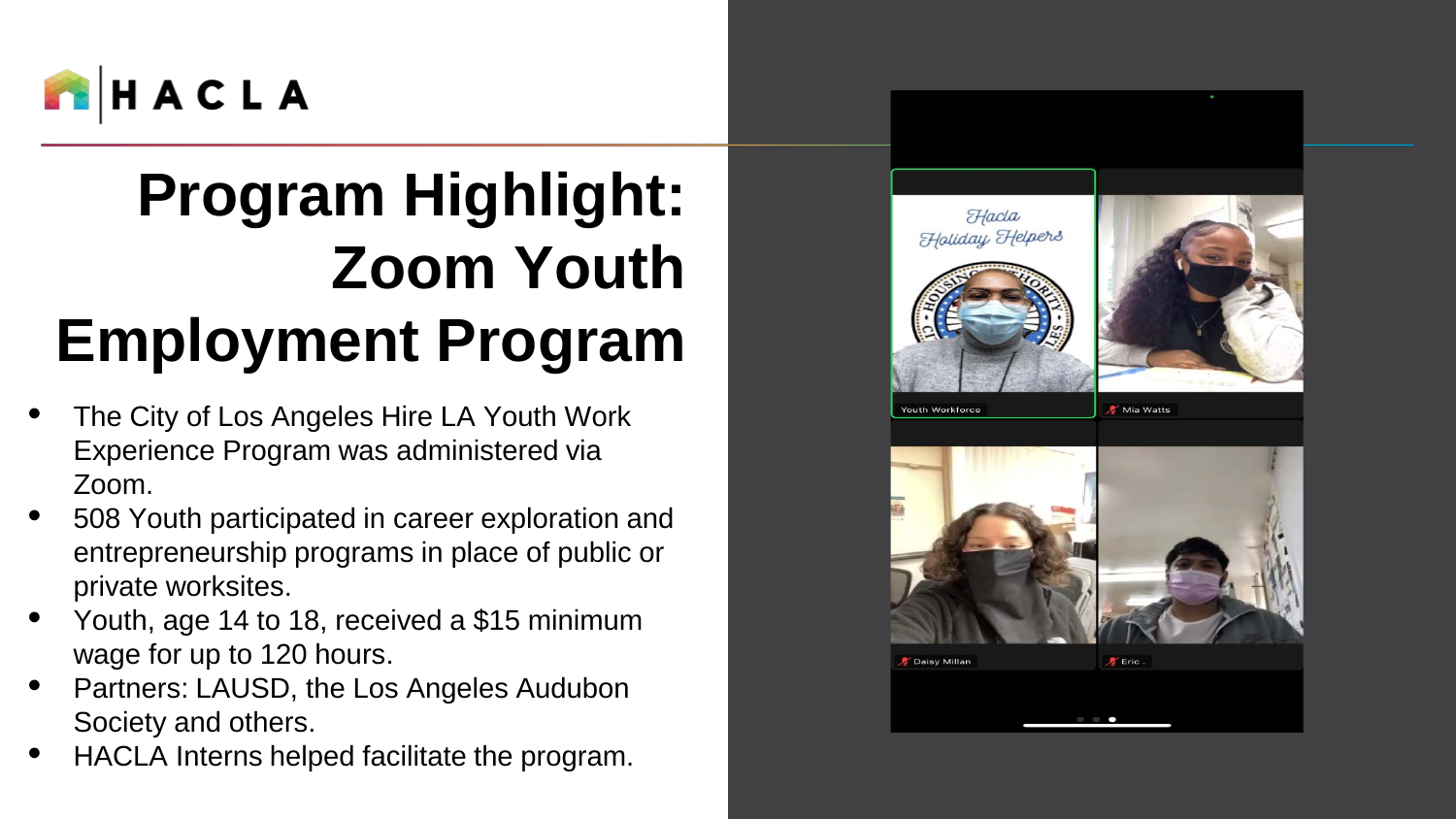

### **2021 and Beyond**

- **Employment Training Program (ETP).** Now classified as a State ETP designated WorkSource Center!
- **Site Location**. Since 2017, the Workforce Development Unit has doubled its contracts. The Workforce Development Unit will be moving to 2316 Imperial Highway, which will allow the team to co-locate partners on-site. The WorkSource Center has also reestablished its presence in a new trailer at Jordan Downs and plays a large role with the redevelopment team on local hire initiatives (Section 3).
- **Community Health Worker Program.** DC-based interdepartmental Health Equity Collaborative (IHEC) has received additional funds from HUD and DHHS Office of Minority Health to fund Year 2 of the Community Health Worker Demonstration grant at Nickerson Gardens. This program applies the Place-Based Approach to Healthcare (PATH) best practice model in helping residents navigate healthcare systems and address the social determinants of health.
- **Youth Program.** The Virtual Youth Employment Program will continue in 2021. Youth will be trained as Digital Ambassadors to assist the adult population with Zoom training and other digital platforms.
- **COVID-19.** The WorkSource Center COVID-19 Office Protocol has been adopted by EWDD for all 14 WorkSource Centers.
- **Los Angeles World Airports (LAWA)** has placed HACLA's Workforce Development Unit on the influential LAWA Workforce Task Force.